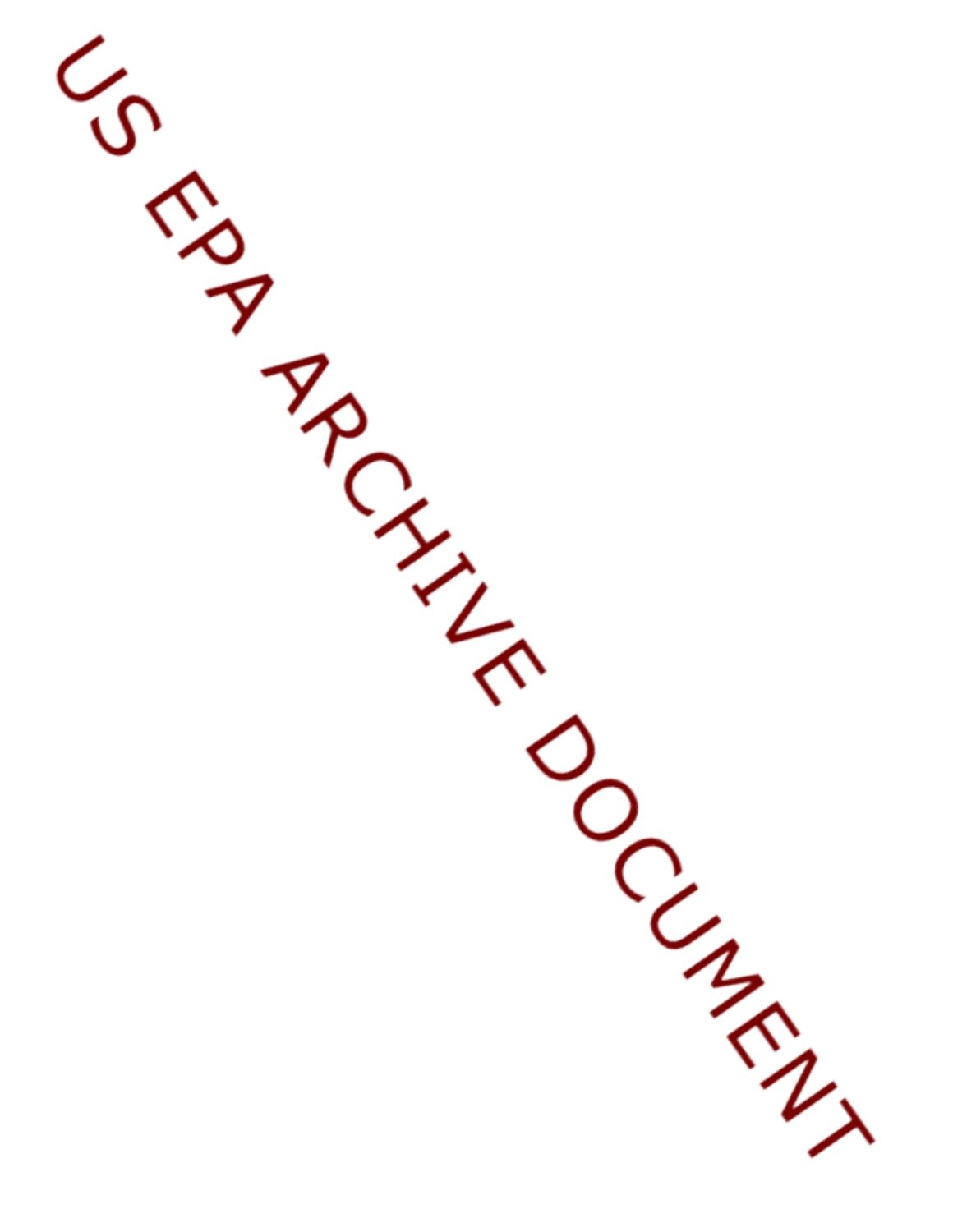## **Development of Targets, Indicators, and a Management Model for Urban Streams: A Work in Progress**

## **Introduction**

Meaningful and attainable goals as well as measures of progress towards those goals can be key drivers of efforts to restore urban streams. The development of data models can be an important step in helping to set goals and to estimate the potential to attain aquatic life goals by addressing both habitat deficiencies and pollutant loads. The development of a model may also lead to useful measures of progress for urban restoration efforts.

On July 31, 2001 the USEPA issued the document "Guidance: Coordinating CSO Longterm Planning with Water Quality Standards Reviews". A table entitled "Developing a Refined Aquatic Life Designated Use System" describes processes for the development of categories of aquatic life uses and additional processes for the development of subcategories of aquatic life uses in urban settings. In addition, several major municipal water quality management agencies in Ohio are partnering with the regulatory agencies and the research community to develop a data model or models to provide a scientific basis for the development of an Ohio urban subcategory for aquatic life uses. Existing aquatic life criteria are seldom, if ever, attained in Ohio's urban dominated streams. This research effort will combine Ohio's rich biological data set with pollutant load data, and specific land use and stream corridor data. The focus will be small urban dominated watersheds -- generally less than 20 square miles of drainage area.

A conceptual management model has been developed to help provide an interpretation of the suggested guidance process and to guide the research effort. The conceptual model seeks to integrate the explanatory variables of land use impacts and load impacts with the dependent variable of biotic integrity. The potential use of such a model to explore the issue of trading between land use changes and pollution load reduction will be discussed. The model raises several questions for the research effort and for regulators working with urban subcategory criteria. For example, the model suggests a need to separately explore variables related to the watershed scale and those related to stream corridor characteristics. It also suggests there may be a case for urban criteria that vary with the condition of the landscape.

Using implications of the proposed concept model, this presentation will suggest approaches to compensate for the lack of reference condition data. For the proposed undertaking, ideal reference conditions would be represented by data from urban dominated streams in which controllable pollutant loads have been virtually eliminated. Drawing upon other past and current research efforts exploring the Ohio data set, this presentation will discuss data requirements for the research effort. The demands of the process outlined by the guidance document suggests that the creation of an urban subcategory will be a demanding task even for Ohio, which has a substantial biological data set.